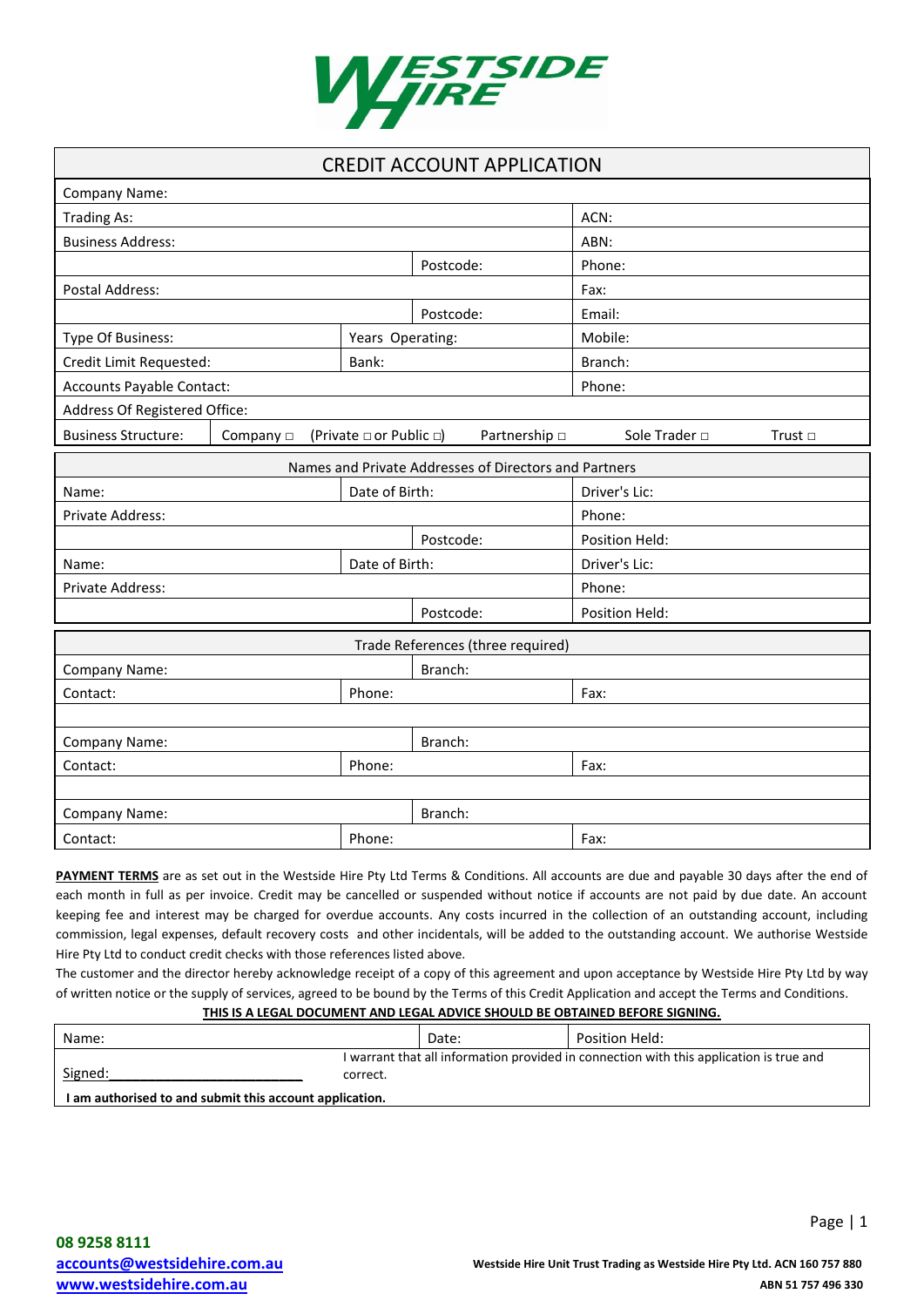

# CLIENT INFORMATION

| Company Name: | Date: |
|---------------|-------|
|               |       |

Please assist us with the following information to enable us to provide you with the highest level of service available in hire.

| Name:                                      |         | Phone: |
|--------------------------------------------|---------|--------|
| Mobile:<br>Email:                          |         | Fax:   |
| <b>Contact Details - Invoice Approvals</b> |         |        |
| Name:                                      |         | Phone: |
| Mobile:<br>Email:                          |         | Fax:   |
| Contact Details - Accounts Payable         |         |        |
| Name:                                      |         | Phone: |
| Email:                                     | Mobile: | Fax:   |

| Email | To: |
|-------|-----|
| Fax   | To: |
| Post  | To: |

| <b>Insurance &amp; Damage Waiver</b> | <b>Damage Waiver Excess Applies:</b>                                                                                                                                                                                                                                                                                                                                                                                                                                         | Damage Waiver<br>Does NOT Apply.                                                                                                                             |
|--------------------------------------|------------------------------------------------------------------------------------------------------------------------------------------------------------------------------------------------------------------------------------------------------------------------------------------------------------------------------------------------------------------------------------------------------------------------------------------------------------------------------|--------------------------------------------------------------------------------------------------------------------------------------------------------------|
| Excess:                              | The Hirer shall pay the Owner:<br>(a)<br>an amount equal to 12% of the Fee:<br>(1)<br>the Owner's insurance policy excess in relation to or arising from any Claim;<br>(ii)<br>the Hirer must promptly submit a written police report;<br>(b)<br>The Hirer must take all reasonable precautions to maintain and safeguard the Plant; and<br>(c)<br>The Damage Waiver is subject to clause's 5 & 6 of the Hire Terms and Conditions,<br>(d)<br>attached.<br>Hirer's signature | The Hirer must produce a valid and<br>current certificate of insurance<br>pursuant to the Owner's general<br>hire terms and conditions.<br>Hirer's signature |

What customer supplied information would you like to see on your invoices to make approval and payments easier for you?

 $\Box$  Person ordering the equipment.

Your company Purchase Order number.

 $\Box$  Delivery details.

Your Project details.

Currently we invoice weekly, and invoices are sent out on the following Monday. Does this method of invoicing meet your requirements?

| No.<br>Yes.                   |         |
|-------------------------------|---------|
| Comments:                     |         |
|                               |         |
|                               |         |
| Westside Hire Representative: | Branch: |

Thank you for taking the time to complete these forms and considering Westside Hire. Our goal is to exceed your expectations.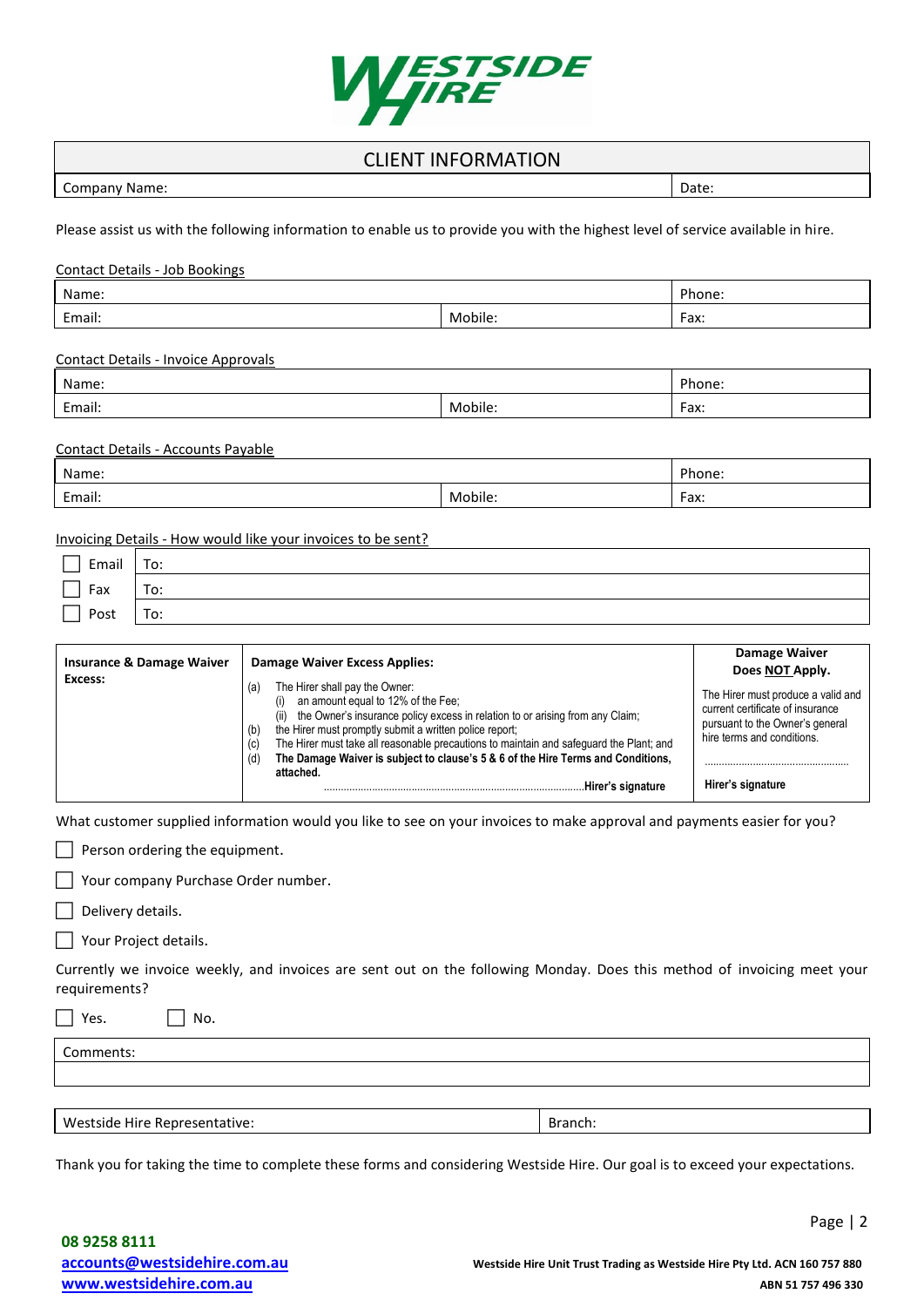

The following terms and conditions shall apply at all times and you must first complete and sign this Account Application and such other documents as Westside Hire Pty Ltd may reasonably require from time to time. If Westside Hire Pty Ltd opens an account for you, on every occasion that you hire plant from Westside Hire Pty Ltd you will be bound by the following terms and conditions.

#### **Westside Hire Pty Ltd is not obliged to hire plant and equipment to you unless you comply with these conditions and you discharge your obligations at all times. Each Quotation is not a separate contract but forms a part of a single contract between you and Westside Hire Pty Ltd.**

# **ACCOUNT TERMS AND CONDITIONS**

- 1. In this Account Application and these Account Terms and Conditions "**you**" and "**Customer**" means the person or entity making this account application.
- 2. The terms and conditions of the contract between you and Westside Hire Pty Ltd are set out in Westside Hire Pty Ltd's:
	- a. Account Application;
	- b. Hire Terms and Conditions

And regulate the essential trading terms (including the extension of credit) by Westside Hire Pty Ltd to the Customer ("**Contract Terms**"). The Contract Terms include the information recorded in the Account Application and shall apply on every occasion that you hire plant and equipment from Westside Hire Pty Ltd and constitute the terms of the contract between you and Westside Hire Pty Ltd ("**Contract**"). The Contract Terms are published a[t www.WestsideHire.com.au o](http://www.westsidehire.com.au/)r displayed at premises from which Westside Hire Pty Ltd operates. In the case of any ambiguity or inconsistency between any of the documents comprising the Contract Terms, that ambiguity or inconsistency shall be resolved in the discretion of Westside Hire Pty Ltd.

- 3. Westside Hire Pty Ltd may in its absolute discretion:
	- a. decline to hire plant and equipment to you at any time;
	- b. charge Interest at a rate fourteen percent (14%) per annum for overdue accounts together with an overdue account keeping fee.
	- c. amend these terms and conditions at any time and from time to time ('**amendment**') by giving notice of the amendment to you. Notice is deemed given (whether or not actually received) when Westside Hire Pty Ltd:
		- i. sends notice of the amendment to you at any address supplied by you (including an email address);
		- ii. publishes the amendment on its websit[e www.WestsideHire.com.au;](http://www.westsidehire.com.au/) or
		- iii. displays the amended terms at premises from which Westside Hire Pty Ltd operates.

If Westside Hire Pty Ltd does any of the things mentioned in this clause it will not affect the Contract Terms that apply at that time to any amounts the Customer owes to Westside Hire Pty Ltd.

- 4. A statement in writing setting out the moneys due or owing to Westside Hire Pty Ltd and signed by an authorised officer of Westside Hire Pty Ltd shall be sufficient evidence of the amount due or owing at the date of the statement and until the contrary is proven.
- 5. **You must**, without any deduction or set off, all amounts owing to Westside Hire Pty Ltd in accordance with the Contract Terms and:
	- a. Pay any stamp duty assessed on the Contract Terms and any fee to register or maintain any security interest held by Westside Hire Pty Ltd in respect of plant and equipment supplied to the Customer;
	- b. inform Westside Hire Pty Ltd in writing on the occurrence of any act of insolvency by, any change of name ABN or ACN, ownership in or control of the Customer. Despite any such event the Customer shall remain liable to pay all amounts owing to Westside Hire Pty Ltd.
- 6. All warranties and conditions are excluded to the full extent permitted by law. This clause does not affect any rights the Customer may have at law to the extent that those rights may not be lawfully excluded or modified by contract.
- 7. Subject only to clause 6:
	- a. Westside Hire Pty Ltd's total liability arising out of or in connection with its performance of its obligations or arising out of or in connection with the supply of the Plant (including pursuant to or for breach or repudiation of the Contract Terms, under statute, in equity or for tort, including negligent acts or omissions) is limited to any one or more of the following
		- i. replacement of the Plant or the supply of equivalent Plant;
		- ii. repairing the Plant;
		- iii. payment of the cost of replacing the Plant;
		- iv. payment of the cost of having the Plant repaired;
	- b. Westside Hire Pty Ltd shall have no liability to the Customer for any Consequential Loss. "**Consequential Loss**" includes:
		- i. loss of use, opportunity, profit, revenue, expected savings, special or indirect loss or damage;
			- ii. increased financing costs or expenses;
			- iii. loss arising from delay; or
			- iv. any other consequential loss, expense or damage

whether or not the possibility or potential extent of the loss or damage was known or foreseeable, and whether arising from a claim under indemnity, contract, tort (including negligence), statute or otherwise.

| Name:                                                   | Date:                                                                                               |  | Position Held: |
|---------------------------------------------------------|-----------------------------------------------------------------------------------------------------|--|----------------|
| Signed:                                                 | I warrant that all information provided in connection with this application is true and<br>correct. |  |                |
| I am authorised to and submit this account application. |                                                                                                     |  |                |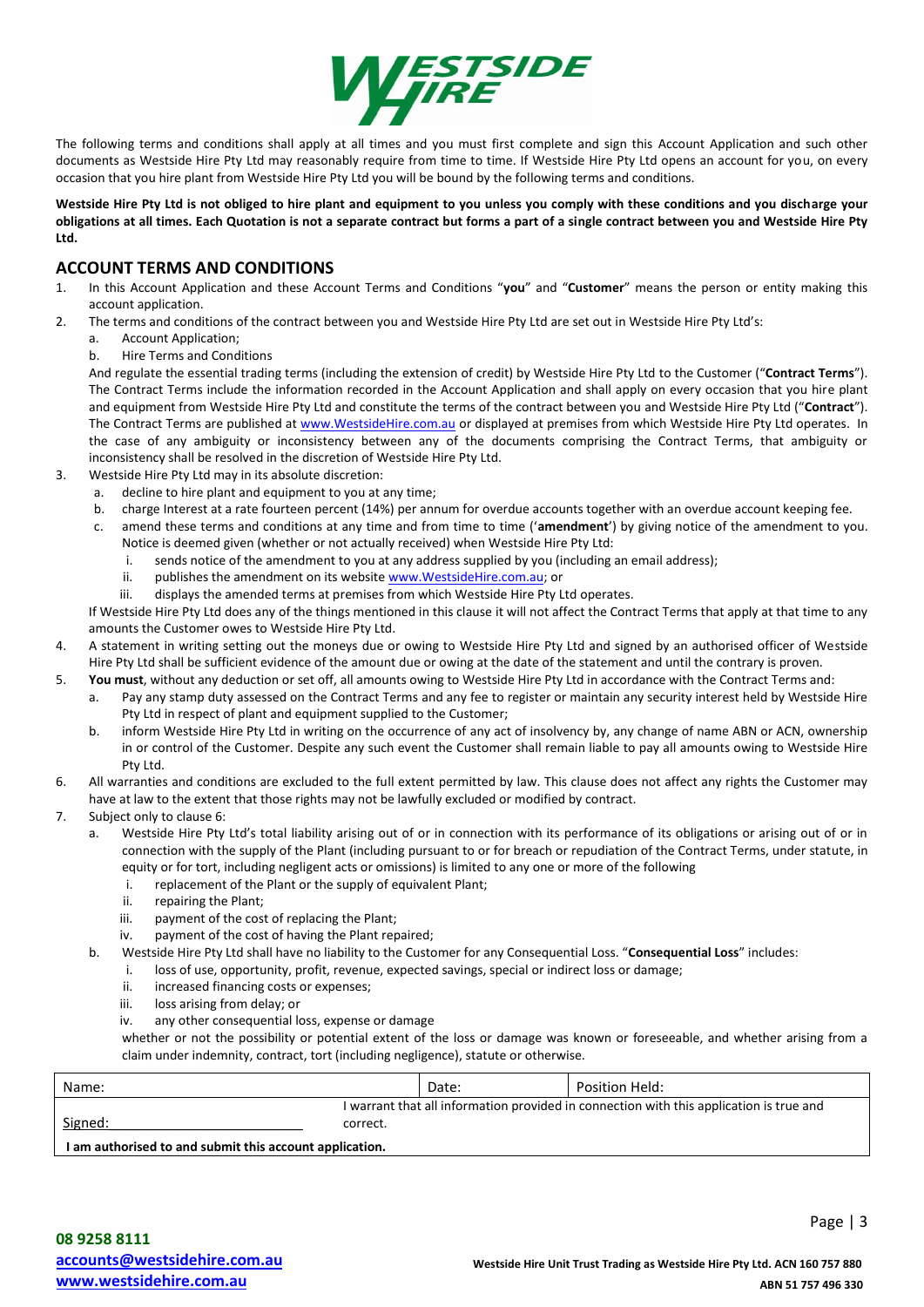

# **CUSTOMERS WHO ARE TRUSTEES**

If the Customer is a trustee then it is and shall remain personally liable for the performance of all obligations and undertakings under the Contract and:

1. warrants that:

- a. it is authorised by the trust deed, the instrument settling the trust or the powers of the trust ("**Trust Deed**") to enter into the Contract;
- b. Westside Hire Pty Ltd's rights of recourse shall extend to both to the Customer's assets personally and the assets held upon trust;
- 2. the Customer's rights of indemnity against the trust assets shall not exclude whether by the terms of the trust, by any breach of trust or otherwise and the Customer shall not release or otherwise prejudice such rights of indemnity.
- 3. upon request shall forward to Westside Hire Pty Ltd a copy of its Trust Deed including all amendments and material documents concerning the Trustee's appointment and powers.

#### **SECURITY**

As security for any amounts due to Westside Hire Pty Ltd from time to time, the Customer charges all of its legal and equitable interest (both present and future) in any and all property (or whatever nature including land) to Westside Hire Pty Ltd and consents to Westside Hire Pty Ltd registering all documents (including a caveat) to protect its interests pursuant to this charge. Without limiting the generality of this clause the Customer shall, on request by Westside Hire Pty Ltd, execute any documents and do all things reasonably required by Westside Hire Pty Ltd to perfect this charge and indemnify Westside Hire Pty Ltd against all costs and expenses incurred by Westside Hire Pty Ltd in connection with or arising from the preparation and registration of any documents needed to perfect this charge.

## **GOVERNING LAW**

- 1. The Contract is governed by the laws of Western Australia and the parties submit to the non-exclusive jurisdiction of the courts of that state, except that if:
	- a. this contract constitutes a payment claim under Building and Construction Industry Law; and
	- b. Westside Hire Pty Ltd takes action against the Customer under a Building and Construction Industry Law; then the parties shall submit to the jurisdiction of the courts of the State in which the action is taken pursuant to the applicable Building and Construction Industry Law.
- 2. "**Building and Construction Industry Law**" means the Construction Contracts Act 2004 Western Australia.

## **AUTHORISATION**

By executing this Account Application the Customer and (each of) the Guarantor(s) authorise(s) Westside Hire Pty Ltd and its related bodies corporate (as defined in the Corporations Act 2001) at any time and from time to time (including after the termination of the Customer's account) to:

- a. make enquiries concerning information with or about credit providers, credit reporting agencies and third parties named in documents (including pdf and digital records of any description);
- b. disclose or exchange any information(including information obtained through those credit providers, credit reporting agencies and third parties) with credit providers, credit reporting agencies and third parties.

In this clause '**information'** includes information about the Customer's credit, credit history, commercial activities, commercial creditworthiness and any matters arising from such information.

| Name:                                                   |                                                                                                     | Date: | Position Held: |
|---------------------------------------------------------|-----------------------------------------------------------------------------------------------------|-------|----------------|
| Signed:                                                 | I warrant that all information provided in connection with this application is true and<br>correct. |       |                |
| I am authorised to and submit this account application. |                                                                                                     |       |                |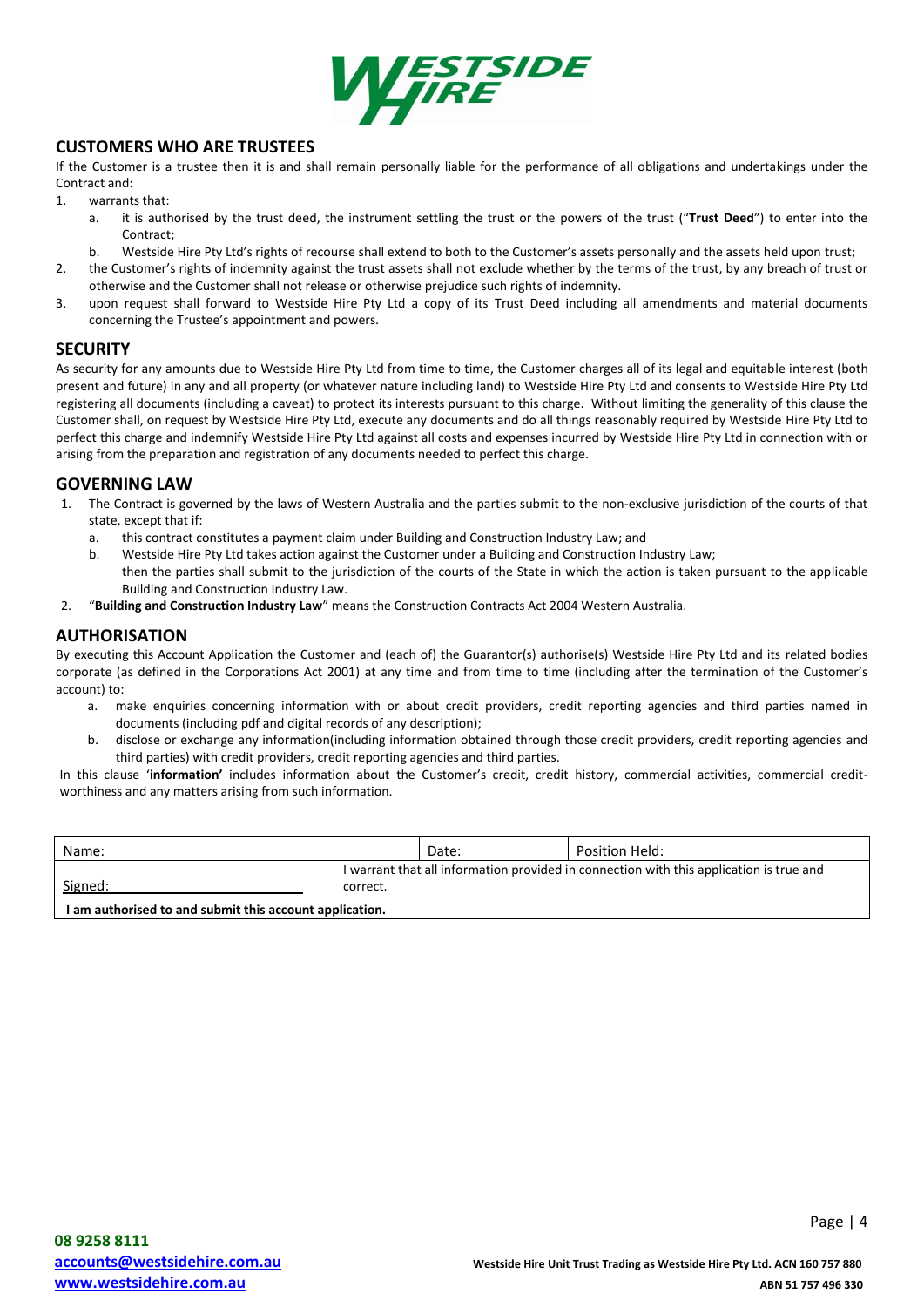

## **GUARANTEE AND INDEMNITY**

#### **IF YOU ARE NOT A PUBLICLY LISTED COMPANY OR A GOVERNMENT CONTROLLED ENTITY EVERY DIRECTOR MUST SIGN THIS GUARANTEE AND INDEMNITYUNLESS YOU CHOOSE TO PAY BY DIRECT PAYMENT OPTION VIA YOUR CREDIT CARD OR BANK ACCOUNT.**

**This guarantee shall remain in full force and effect until the whole of the moneys owing to Westside Hire Pty Ltd by the Customer have been fully paid and all obligations arising from the Contract Terms have been fully performed and satisfied.** 

- 1. The Guarantor(s) request(s) Westside Hire Pty Ltd to enter into the Contract and supply plant and equipment to the Customer from time to time in accordance with the Contract Terms and in consideration of the Guarantor(s) providing the assurances and discharging its obligations arising from this guarantee. The Guarantor(s) acknowledge(s) that the Customer will receive a valuable commercial benefit as a result of the Contract and that the Contract Terms may change from time to time and at any time. It is and shall remain the Guarantor(s) responsibility to inform itself of any changes to the Contract Terms.
- 2. In consideration of Westside Hire Pty Ltd supplying plant and equipment to the Customer in accordance with the Contract Terms, the Guarantor(s) jointly and severally irrevocably and unconditionally guarantee(s) to Westside Hire Pty Ltd the performance of the Contract and all obligations that the Customer owes or may owe to Westside Hire Pty Ltd from time to time and at any time. This guarantee shall continue until all amounts owed by the Customer to Westside Hire Pty Ltd have been paid in full and the Contract has been lawfully discharged.
- 3. The Guarantor(s) shallbe treated as principal debtor(s) to Westside Hire Pty Ltd and:
	- a. be bound jointly and severally by this guarantee;
	- b. indemnify Westside Hire Pty Ltd for all loss it may suffer due to or arising from any failure for any reason by the Customer to satisfy its obligations and liabilities to Westside Hire Pty Ltd;
- c. shall not prove in any insolvency of the Customer without Westside Hire Pty Ltd's consent.
- 4. This guarantee shall not in any way be affected by any amendment of the Contract Terms or:
	- a. Westside Hire Pty Ltd extending or refusing further credit to the Customer or:
		- i. granting time or any indulgence to any one or more of the Customer or the Guarantor(s);
		- ii. accepting any composition from or making any other arrangements with any one or more of the Customer or the Guarantor(s) without releasing or discharging the remaining Guarantors (if any);
	- b. the Customer's insolvency; or
	- c. any other thing that would otherwise discharge or prejudice the Guarantor(s) liability as guarantor(s) pursuant to this guarantee.
- 5. If the Customer is a partnership or trustee no change in the constitution of the partnership or the terms of the trust shall affect, impair or discharge the liability of the Guarantor(s) under this guarantee.
- 6. As a separate obligation the Guarantor(s) shall indemnify Westside Hire Pty Ltd against any liability (including but not limited to damages, costs, losses and legal fees incurred by or assessed against Westside Hire Pty Ltd) in connection with or arising from:
	- a. the supply of plant and equipment to the Customer;
	- b. the recovery of moneys owing to Westside Hire Pty Ltdby the Customer including but not limited to collection costs, legal costs any other costs or expenses incurred by Westside Hire Pty Ltd in the enforcement of the Contract Terms or this guarantee;
	- c. any amount paid by Westside Hire Pty Ltd with the Customer's consent in settlement of a dispute between or any one or more of Westside Hire Pty Ltd, the Customer and a third party.
- 7. If any payment received or recovered by Westside Hire Pty Ltd is avoided by law such payment shall be deemed not to have discharged the liability of the guarantor(s), and the guarantor(s) and Westside Hire Pty Ltdshall each be restored to the position they would have been in had no such payment been made.
- 8. No failure by any Guarantor(s) to properly execute this guarantee shall impair or limit the liability of any guarantor(s) and this guarantee shall bind and continue to bind each of the signatories notwithstanding that one or more of the persons named as a guarantor may never execute this guarantee.
- 9. The Guarantor(s) have been advised and given the opportunity to obtain independent legal advice before executing this guarantee and have taken such advice as they consider appropriate.

| <b>GUARANTOR:</b> |  |
|-------------------|--|
|                   |  |
| <b>GUARANTOR:</b> |  |
|                   |  |
| <b>GUARANTOR:</b> |  |
|                   |  |